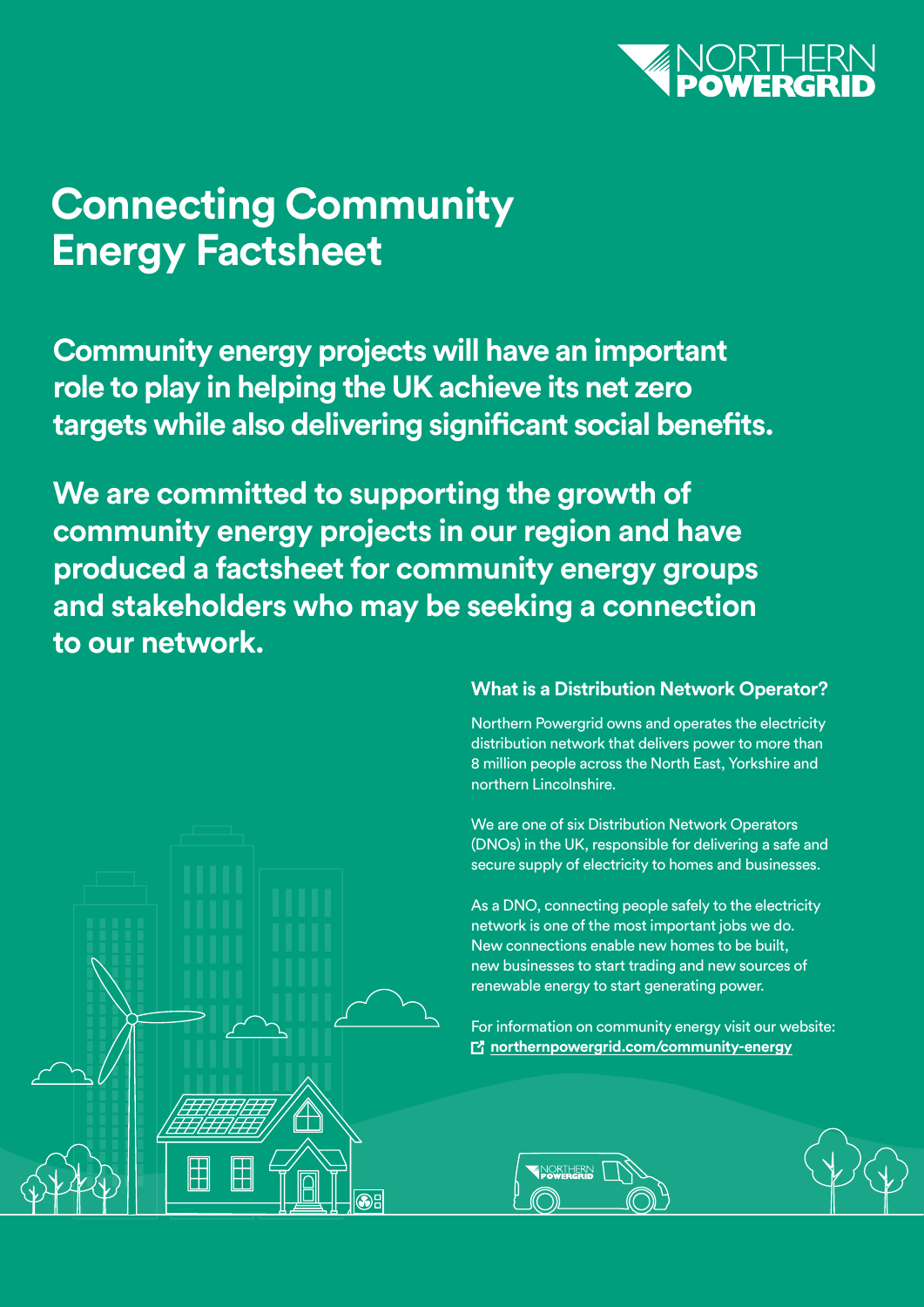



**Where can I find information on connections?** 

For information on applying for a new connection, making changes to an existing connection or if you just want to find out more about the services we provide, you can visit:

#### *[northernpowergrid.com/get-connected](http://northernpowergrid.com/get-connected)*

You will also find a useful guide prices section, detailing the typical costs and timescales for different types of connections which will help you plan and budget for your project.

For any additional questions, e-mail **[communityenergy@northernpowergrid.com](mailto:communityenergy%40northernpowergrid.com?subject=)**

#### **How do I go about connecting to the network?**



If you are involved in a community energy project and are considering applying for a connection to our network, we would encourage you to speak to us straight away. We can help you understand where there is capacity to connect to our network and identify the most viable and cost-effective solutions. One of the best ways to do this is by booking an appointment at one of our monthly connections surgeries, for more information visit:

#### **[northernpowergrid.com/customer-events-and-surgeries](http://northernpowergrid.com/customer-events-and-surgeries)**

You need to apply to us for a new connection. You can complete the application yourself with help from Northern Powergrid or employ a specialist installer or consultant with knowledge of the network and our connections process.

For advice on completing a new application, you can contact our connections enquiry team on:

#### **0800 011 3433**

Mon - Fri: 8am - 8pm Sat: 9am - 5pm

> **What information will I need when making a connections application?**



You will need all of the following to make an application:

- Your contact details and site address
- A site layout plan showing where the connection is required
- The maximum capacity of the connection The type of connection you require (e.g. demand or generation)
- Any special equipment characteristics



#### **Is there any help I can get before making an application?**

If you are thinking about a new connection, our monthly surgeries are a great opportunity to talk to our experts about your project. Whether you want to explore your options before making an application or need upfront support or advice, we will put you in touch with the right person.

Our connections surgeries are held once a month and are currently being delivered digitally or via the telephone.

To book an appointment visit:

 **[northernpowergrid.com/](http://northernpowergrid.com/customer-events-and-surgeries) [customer-events-and](http://northernpowergrid.com/customer-events-and-surgeries)[surgeries](http://northernpowergrid.com/customer-events-and-surgeries)**



#### **What's the process for getting a new connection?**

- Apply for your connection
- Your DNO will provide a quotation
- You accept the quotation and arrange payment
- Your DNO or Independent Connections Provider (ICP) will notify you and complete the works
- A new Meter Point Administration Number (MPAN) is provided which is used by your energy supplier to fit a meter

You can apply for a new connection on our website:

 **[northernpowergrid.com/](http://northernpowergrid.com/connection-service) [connection-service](http://northernpowergrid.com/connection-service)**



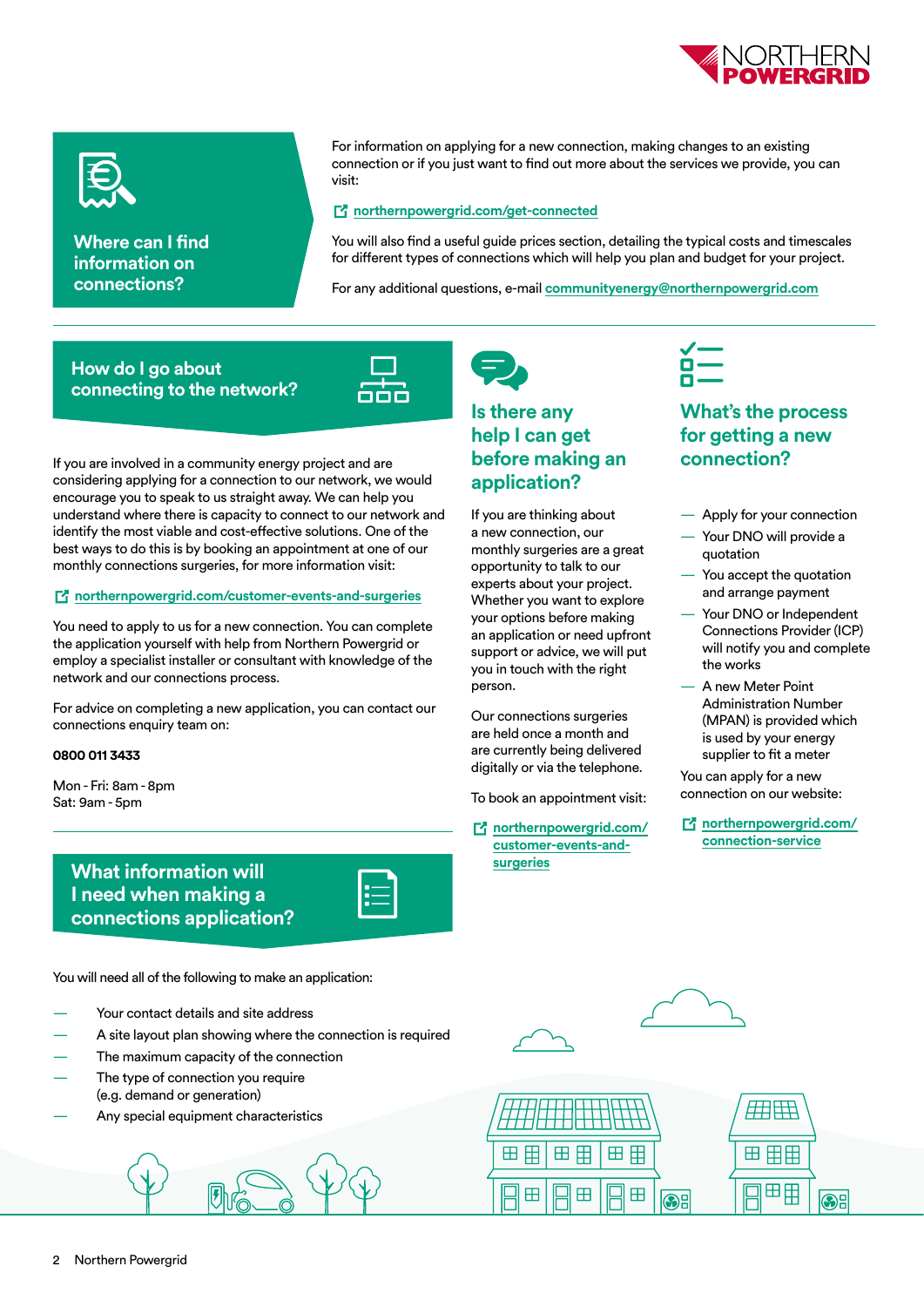

## **FOOT**

#### **How will I know if there is capacity to connect in my area?**

Our network availability heat maps can help you make more informed decisions about where to connect to our Extra High Voltage (EHV) and High Voltage (HV) network.

Our generation heat map shows where there is capacity to connect large-scale generation like solar or wind farms using a green, amber, red (yes, maybe, no) indicator. The demand heat map uses the same simple "traffic light" system to show where there is a capacity for large-scale developments.

Our heat maps are accompanied by downloadable datasheets that provide a wealth of additional network data for users who want to perform their own upfront assessments and feasibility studies.

To view our heat maps visit:

- *<u>A</u>* [northernpowergrid.com/generation](http://northernpowergrid.com/generation-availability-map)**[availability-map](http://northernpowergrid.com/generation-availability-map)**
- **7** [northernpowergrid.com/demand](http://northernpowergrid.com/demand-availability-map)**[availability-map](http://northernpowergrid.com/demand-availability-map)**

For new connections to our Low Voltage (LV) network, you can use AutoDesign. This online tool uses the same "traffic light" indicator system to help you identify the most cost-effective and viable connections solutions and get a free of charge budget estimate for the work. To find out more visit:

**[northernpowergrid.com/auto-design](http://northernpowergrid.com/auto-design)**



#### **The area I want to connect to is showing as red on your heat map, what are my options?**

If the area in which you wish to make a connection is showing as red on our heat maps, this does not necessarily mean there is no capacity. Red indicators mean that connections in these areas will likely need additional reinforcement to make a connection possible.

If your area is showing as red, we recommend you talk to our design and commercial engineers when considering locations for new connections. The best way to do that is signing up for one of our monthly connections surgeries.

| How long will the<br>work take?                                                                               | The guide prices section of our website provides an overview of the likely costs and<br>timescales involved in delivering different types of connections projects and can give you an<br>indication of how long the project will take.<br>You can also ask our experts for their advice about timescales before making an application at<br>one of our monthly connections surgeries.<br>Once you accept a connection offer from us, you will be issued with a single point of contact<br>for LV and EHV connections to guide you through the process from quotation to delivery and<br>they will advise you on the expected timescales.<br>If your connection is at HV, you will have two single points of contact - one who will look after<br>your quotation and one to handle the delivery of your project. |
|---------------------------------------------------------------------------------------------------------------|-----------------------------------------------------------------------------------------------------------------------------------------------------------------------------------------------------------------------------------------------------------------------------------------------------------------------------------------------------------------------------------------------------------------------------------------------------------------------------------------------------------------------------------------------------------------------------------------------------------------------------------------------------------------------------------------------------------------------------------------------------------------------------------------------------------------|
| If I decide to go ahead<br>with the connection, who<br>carries out the work?                                  | Northern Powergrid is not the only company that can provide a new connection to our<br>network. You can compare our prices and levels of service with Independent Connections<br>Providers (ICPs) who can deliver some, or all of the work.<br>There are elements of the work referred to as 'non-contestable' which must be carried out<br>by the DNO but there are other elements of the work that can be carried out by either a<br>DNO or an ICP known as 'contestable works'.<br>Your connection quotation will clearly set out the work that is contestable and non-<br>contestable.<br>You have a choice as to whether you accept the quote for the contestable elements of the<br>work from us or look elsewhere. In some cases, an ICP might be able to deliver the work                               |
| more quickly or cheaply.<br>22 H<br># H<br>用田<br>田田田<br>田田田<br>田田田<br>NORTHERN<br>Powergrid<br>田田<br>田田<br>田田 |                                                                                                                                                                                                                                                                                                                                                                                                                                                                                                                                                                                                                                                                                                                                                                                                                 |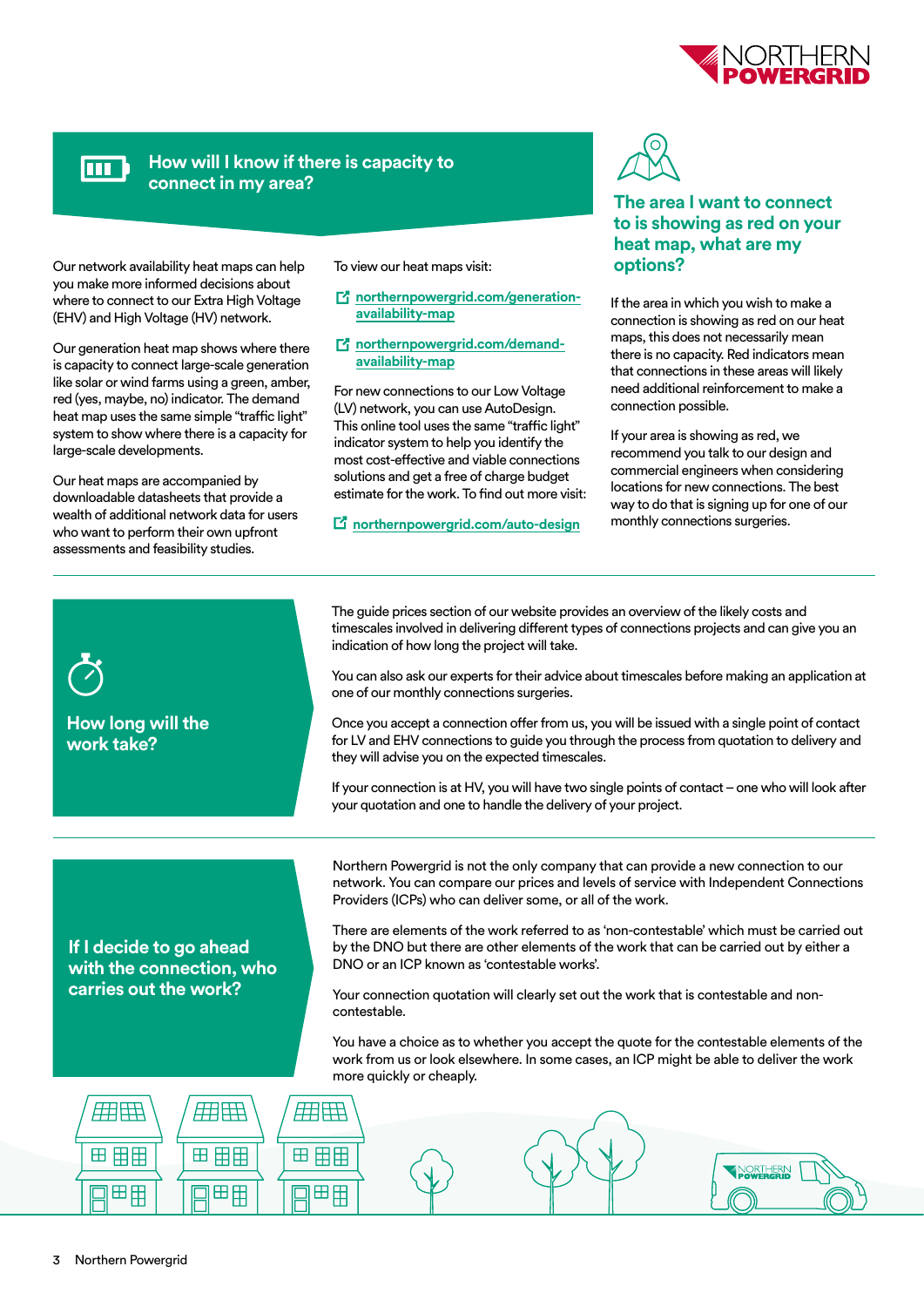



#### **How do I find an ICP?**

We have a register of ICPs who are accredited to carry out contestable works on our website at:

 **[northernpowergrid.com/](http://northernpowergrid.com/alternative-providers) [alternative-providers](http://northernpowergrid.com/alternative-providers)**



#### **How much does a connection cost?**

Our website has a useful guide prices section which can help you understand the typical costs and timescales required to deliver different types of connections and help you plan and budget for your project. To view our guide prices visit:

**[northernpowergrid.com/guide-prices-and-timescales](http://northernpowergrid.com/guide-prices-and-timescales)**

#### **What is the difference between a budget estimate and a firm quotation?**

A budget estimate will provide you with an 'estimated' cost for your connection and is calculated by making assumptions based on similar work we have done in the past.

For a budget estimate you will only need to provide us with some general information on your proposed project.

Budget estimates are prospective and therefore cannot be accepted. If you're in a position to progress with your connection, you should apply for a firm quotation.

You can use our free online tool, AutoDesign, to get an indicative cost for your LV connection and generate a free of charge budget estimate. However, if you ask us to prepare an estimate, you will likely be charged a fee.

When you apply for a firm quotation, we will charge you a fee for the detailed design and assessment work required to provide you with a connections offer.

#### **What happens if I accept the connection offer?**



If you accept the quotation we provide then you are agreeing to proceed with the work and will need to pay for the cost of the connection.

#### **How long is my quotation valid for?**



Your quotation will be valid for 90 days from the date it is issued. If your quotation expires you may need to apply again, however we advise discussing this with your single point of contact which will be assigned to you once you have accepted your quotation.

**Why do I have to pay a fee for my application?** 

In 2018, the UK Government introduced legislation to allow all DNOs to charge Connection Offer Expenses, also known as Assessment and Design or A&D fees. DNOs were allowed to charge these fees to help drive efficiencies in the overall connections process and ensure fairer allocation of costs.

At Northern Powergrid, we charge Connection Offer Expenses for all new budget estimates, feasibility studies and quotations we produce. We only recover the costs which were reasonably incurred when conducting the detailed design assessments required to complete the work.

We are happy to discuss your project before you making an application at one of our connections surgeries where we will be able to help you identify the most viable and costeffective connections solutions. For a LV connection, you could also use our AutoDesign tool to generate a budget estimate free of charge.

To use AutoDesign visit:

**[northernpowergrid.com/auto-design](http://northernpowergrid.com/auto-design)**

For more information on our Connection Offer Expenses and how they are applied visit:

**[northernpowergrid.com/connection-offer-expenses](http://northernpowergrid.com/connection-offer-expenses)**



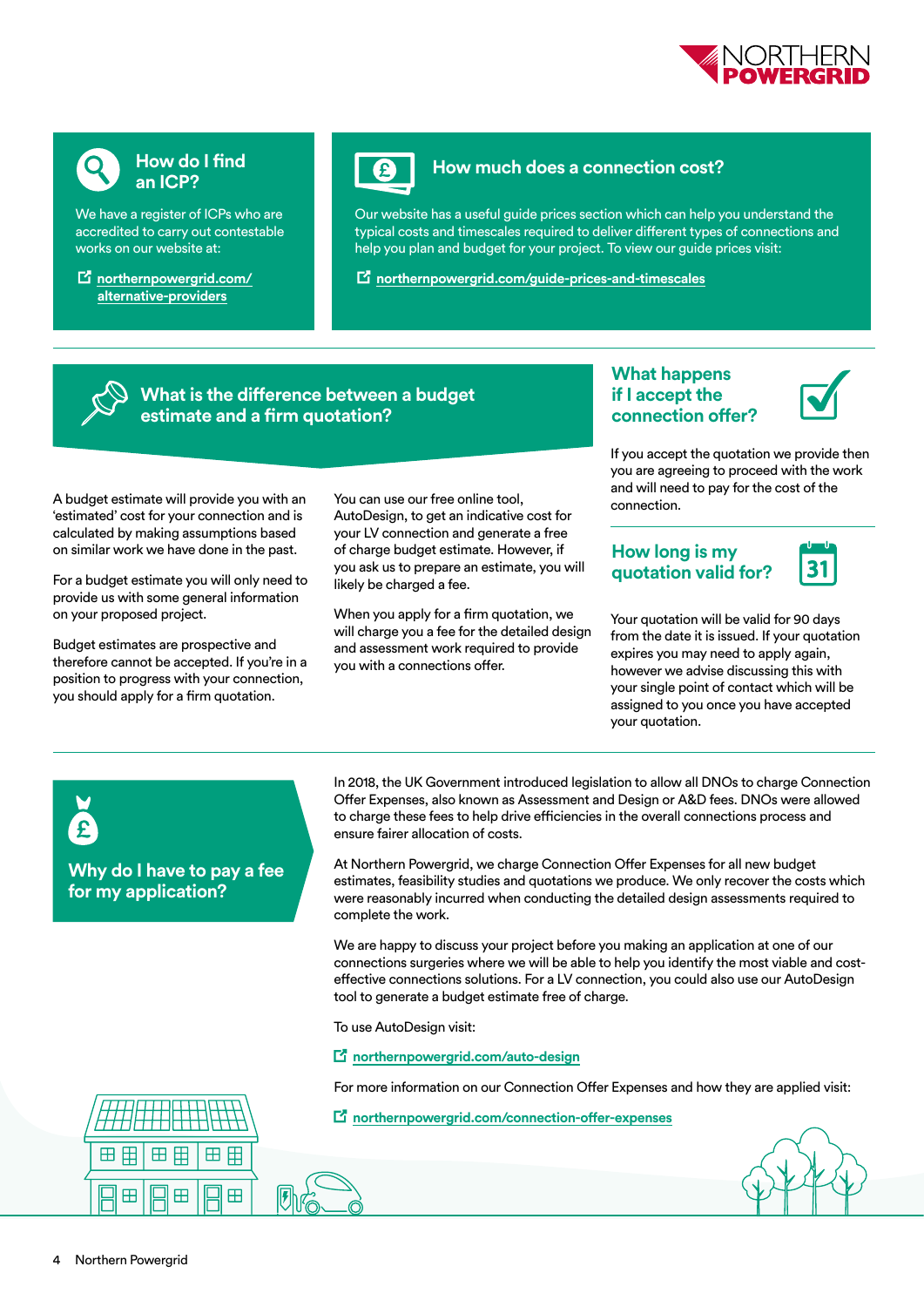

**Why do community energy projects have to pay for a connection?**

Connecting people and businesses to the electricity network safely is one of the most important jobs we do as a DNO. In order to do this, there are costs involved.

We are not allowed to discriminate between different customer classes or different connected assets, therefore prioritising certain types of connections' customers or projects – including community energy projects – over others would constitute a breach of our licence conditions.

The electricity network development is funded through two sources of pass-through costs:

- Connection charges; and
- Customers' bills (also known as socialisation of costs). These costs are charged indirectly, via your energy supplier, and currently c. £85 of your average annual household energy bill goes towards maintaining and operating the electricity network.

The charges ensure connections are sufficient but not over-specified and reflect the cost of connecting in a specific area, which can vary depending on the local infrastructure. These costs are reviewed and approved by BEIS and Ofgem.



### **Is there funding available for Community organisations?**

Community organisations across our region can apply for grants through our Community Partnering Fund.

The Community Partnering Fund is run by Northern Powergrid in partnership with the local gas distribution network operator, Northern Gas Networks.

Grants range from £1,000 to £10,000. Eligible projects need to be not-for-profit and demonstrate significant societal benefit. If your application is successful, your grant could be used to help kick-start and deliver community energy projects. Over the past few years, the Community Partnering Fund has supported a diverse range of projects and organisations, from community radio stations to foodbanks and renewable energy projects.

More local funding opportunities are offered through other organisations, including the Rural Community Energy Fund. For more information email:

**[communityenergy@](mailto:communityenergy%40northernpowergrid.com?subject=) [northernpowergrid.com](mailto:communityenergy%40northernpowergrid.com?subject=)**



#### **What if the cost of the connection is prohibitive?**

Firstly, we would advise that you talk to your DNO, who may be able to help you identify a more cost-effective solution.

You could also ask whether they can offer you a flexible arrangement which could reduce the cost of your connection.

You could explore whether funding is available and talk to your local support network (Community Energy England/Scotland/Wales, your BEIS Local Energy Hub) to find out if they are aware of any funding or trial opportunities.